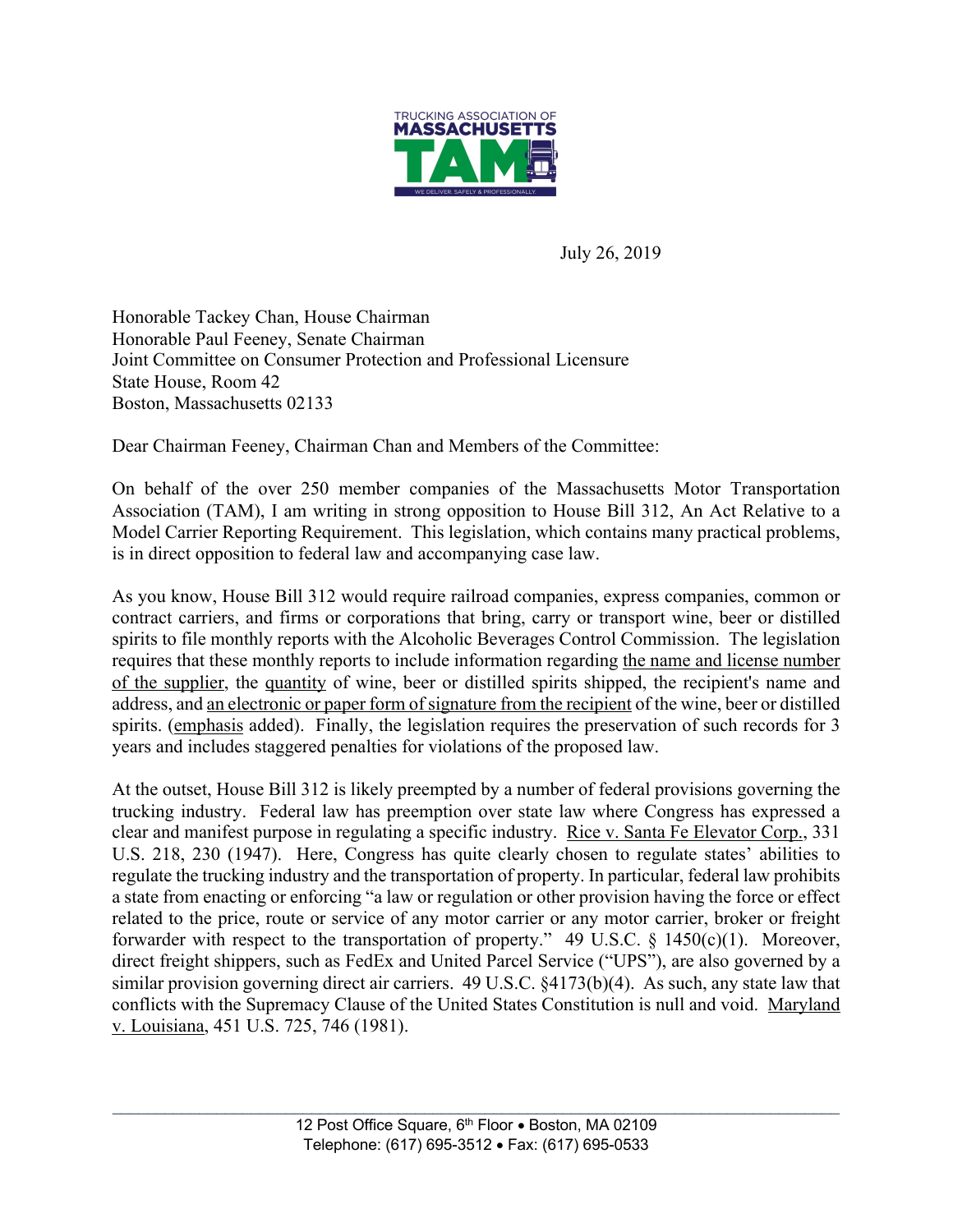House Bill 312's restrictions on the acceptance of packages by delivery companies, conditions on the conduct of their drivers, and the imposition of significant costs and restrictions clearly affects "the price, route or service of any motor carrier or any motor carrier, broker or freight forwarder with respect to the transportation of property." See 49 U.S.C. 1450 $(c)(1)$ . Many of the actions listed in this legislation directly contradict federal law regulating interstate commerce. No motor carrier or delivery service will be able to incorporate the requirements of this legislation without having an effect on their pricing or service.<sup>1</sup> As a result, House Bill 312 contravenes existing federal law and, if passed, will not survive a likely federal preemption challenge.

To this point, the United States Supreme Court has already decided that a similar, tobacco-related law in Maine, which required similar electronic signature verification and an accounting of package contents, violated federal law. Rowe v. New Hampshire Motor Transp. Assn., 552 U.S. 364 (2008). Much like House Bill 312, which both presumes the motor carrier knows the quantity of the alcohol in the shipped package and maintains certain state-specified information, the United States Supreme Court found that Maine's similar requirement violated 49 U.S.C. § 14501 because the proposed tobacco law created:

> "a conclusive presumption of carrier knowledge that a shipment contains tobacco in the specified circumstances. That presumption means that the law imposes civil liability upon the carrier, not simply for its knowing transport of (unlicensed) tobacco, but for the carrier's *failure sufficiently to examine every package.* The provision thus requires the carrier to check each shipment for certain markings and to compare it against the list of proscribed shippers, thereby directly regulating a significant aspect of the motor carrier's package pick-up and delivery service and creating the kind of statemandated regulation that the federal Act [49 U.S.C. § 14501] preempts." 552 U.S. 364, at 369-370.

Just like the proposed law invalidated by Rowe, HB312 requires transporters to report the quantity of alcohol being shipped and verify certain information is in accordance with state-mandated requirements. Notwithstanding any purported public health purpose, the court in Rowe specifically ruled that "to insist that the carriers provide a special checking system would allow other States to do the same. And to interpret the federal law to permit these, and similar, state

<sup>&</sup>lt;sup>1</sup> This legislation presents many practical problems for trucking companies. First, there is no way for a motor carrier to actually know what the "quantity" of alcohol in a package is, the motor carrier does not assemble the package. Calculating the weight of a package does not reveal the quantity of alcohol in a package, it reveals the weight of the alcohol, the alcohol container, the packing slips and any internal package protection. Second, not every state requires a "license number for the shipper" to be either tracked or included as part of the receipt or shipping label. This would require companies to create an additional space in uniform packing slips and labels, not to mention, updating software systems, just to account for a Massachusetts specific requirement. Third, creating civil penalties on motor carriers if the shipped alcohol does not match the bill of lading is unfair. Motor carriers do not open packages to verify what the shipper asserts. Assuming there has been no in-transit incident (i.e. motor vehicle crash), if the packing slip does not match the contents of the package, it is the responsibility of the shipper to ensure that the contents and packing slips match. These practical problems further underscore the simple fact that the proposed law will likely impact the "price, service or route" of a motor carrier.